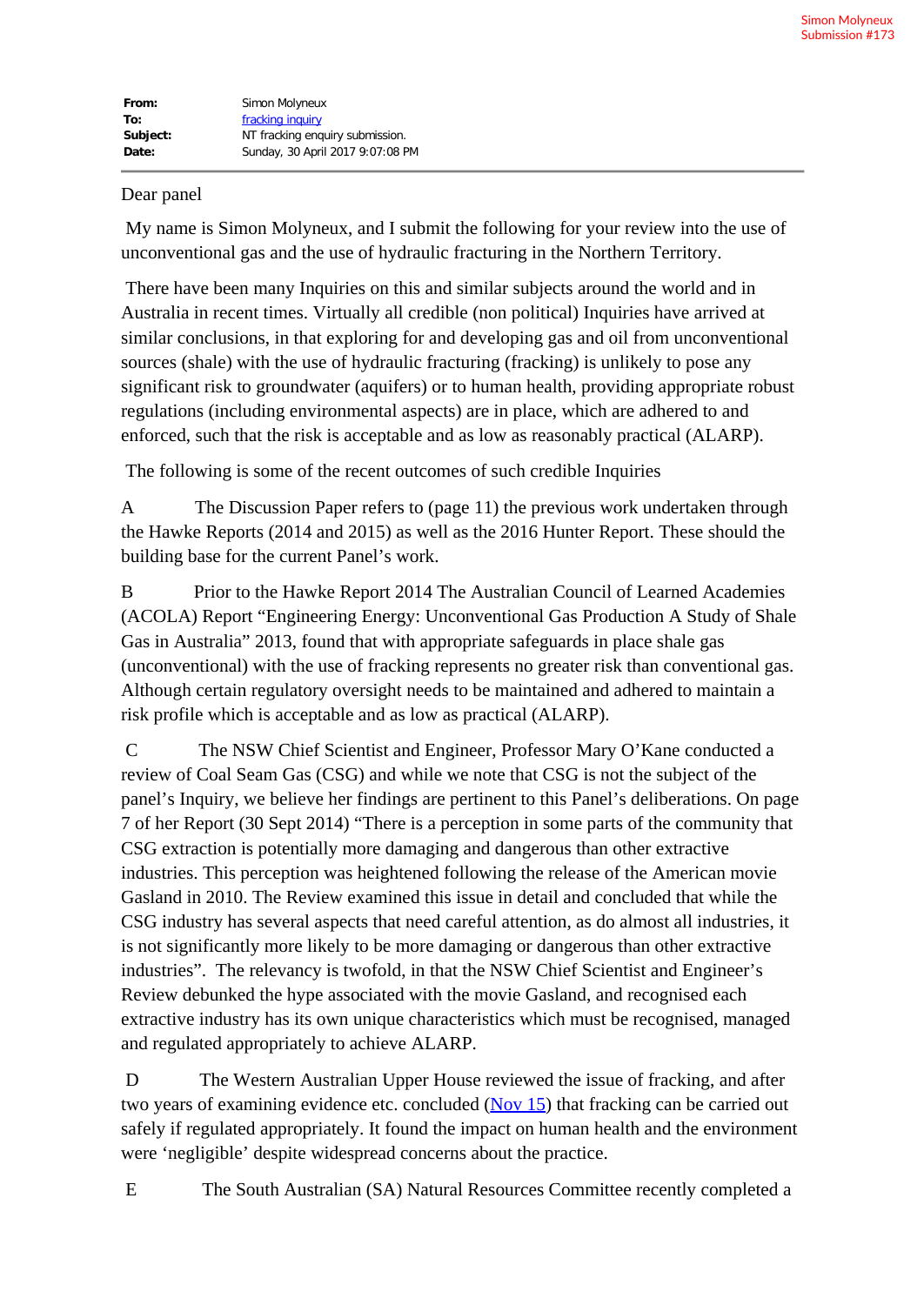two year Inquiry into unconventional gas and the use of fracking, and issued it's final Report on 30 November 2016. It's key recommendation against it's first Term of Reference was that unconventional gas (fracking) is unlikely to have any impact on groundwater (aquifers).

F As mentioned, there have been many Inquiries worldwide, but the UK is also very relevant to Australia, as its ownership to mineral rights is similar to Australia. The UK had a very rigorous inquiry carried out by the Royal Society and the Royal Academy of Engineering specifically to do a report on hydraulic fracturing and shale gas. Professor Sir Mark Walport UK Chief Scientist gave a speech predominantly focussed on Risk and Innovation in Germany in September 2014, summed up the findings, with the following

"There are really 3 science and engineering concerns about hydraulic fracturing (fracking). The first of these is: will it cause earth tremors? The second is: will you get contamination of the water table? And the third is: will there be fugitive release of the methane gas? (In other words if you leak all the gas then you lose the advantage of it as a fossil fuel). And what the science and the engineering tells you is that this is a drilling technology and no drilling technology is completely risk-free. **But if it is done well, if it is engineered well, if it is governed well, then it is as safe as any other form of drilling**, recognising that there is no 'free lunch', there is nothing that is completely risk-free." He went on to note

"Those are the engineering concerns, and that's what the Royal Academy of Engineers' report said and actually multiple other reports have all essentially said the same thing. But the public or publics who are protesting, at least in some parts of the world, about fracking are coming at in from a different angle. They're coming at it from the values angle and from the 'my pain, your gain' angle. And so there's a group that dislike fracking because they dislike fossil fuels, there's another group that dislike fracking because they actually just don't like big companies, and then there's a third group who just don't want the inconvenience of having something industrial happening in their back yard." The referenced speech can be found here http://bit.ly/1CVyur7

In line with the UK Inquiry and the recommended outcomes, the UK Infrastructure Bill 2014-15, was passed through the UK Parliament, and it, which among other things will permit fracking below 300 meters in the UK.

It is on this basis that I urge the Panel to adopt a factual and evidence based approach toward assessing the potential risks regarding the exploration for and the development of unconventional gas and oil, and the use of hydraulic fracturing to enhance its production, providing at all times, there is a robust regulatory regime which through strong enforcement enables the risk to be reduced to be ALARP.

Yours sincerely Dr Simon Molyneux Contact details: